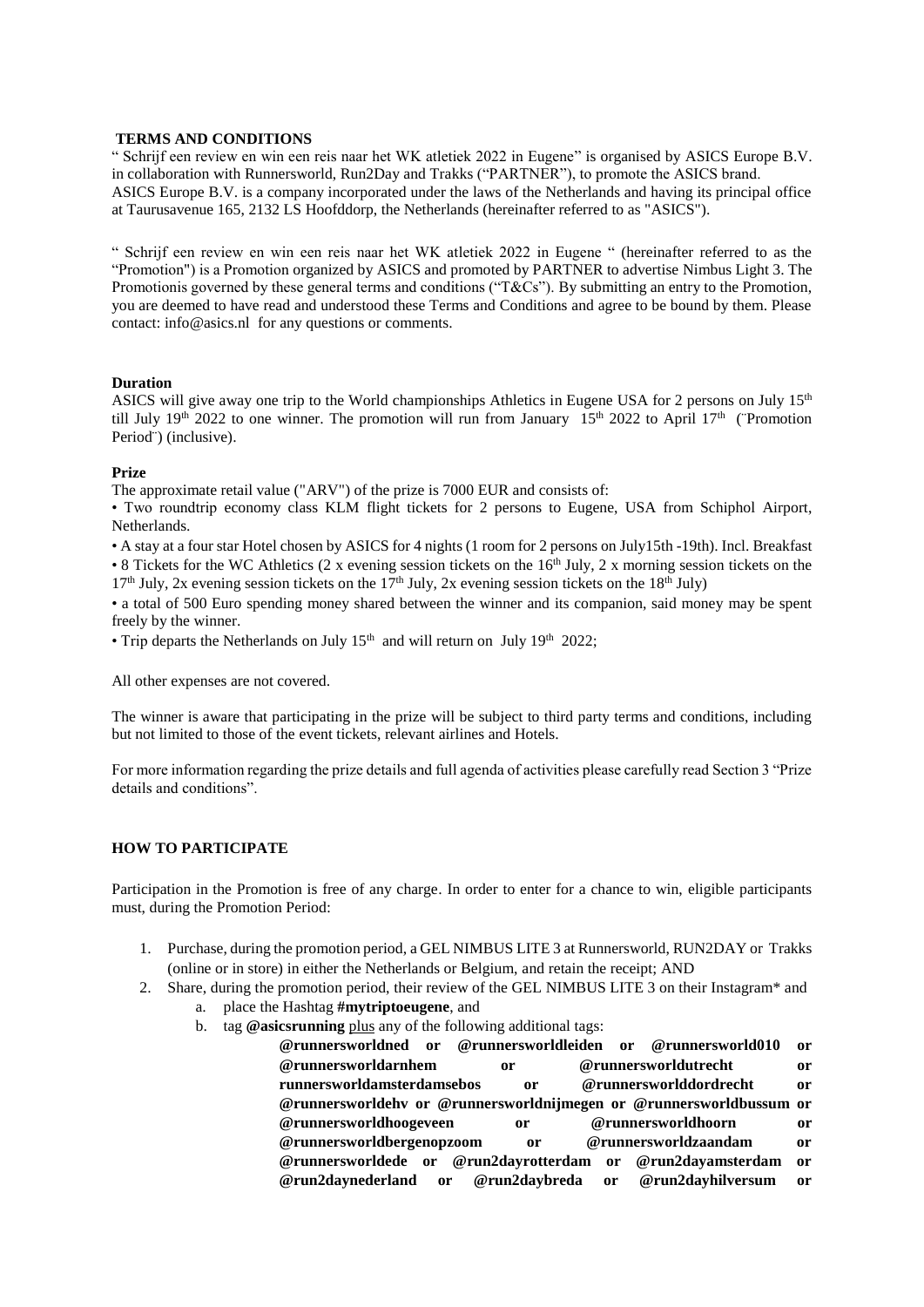**@run2daydenhaag or @run2day\_arnhem or @run2daynijmegen or @run2day038 or @run2daydenbosch or @run2dayhaarlem or @run2dayutrecht or @run2dayvenlo or @run2dayamersfoort or @run2dayassen or @run2dayzwolle or @run2dayveenendaal or @trakks\_belgium**

\*Please note that the Instagram account must be public in order to be eligible.

Participants may be required to provide proof of purchase of GEL NIMBUS LITE 3, and that it was purchased from one of the PARTNERs.

All entries received outside of the Promotion Period and those that do not comply with these T&Cs are automatically disqualified.

The winner will be contacted via a Direct Message on their Instagram-account no later than May 31<sup>st</sup> 2022, and the winning entry will be published on the following websites: www.runnersworld.nl, [www.run2day.nl](http://www.run2day.nl/) and [www.trakks.be](http://www.trakks.be/) from the 1<sup>st</sup> of May 2022!

# **GENERAL TERMS AND CONDITIONS**

## **1. ELIGIBILITY**

1.1. Legal residents of the participating countries, Netherlands and Belgium, who have reached the age of 18 are eligible to participate in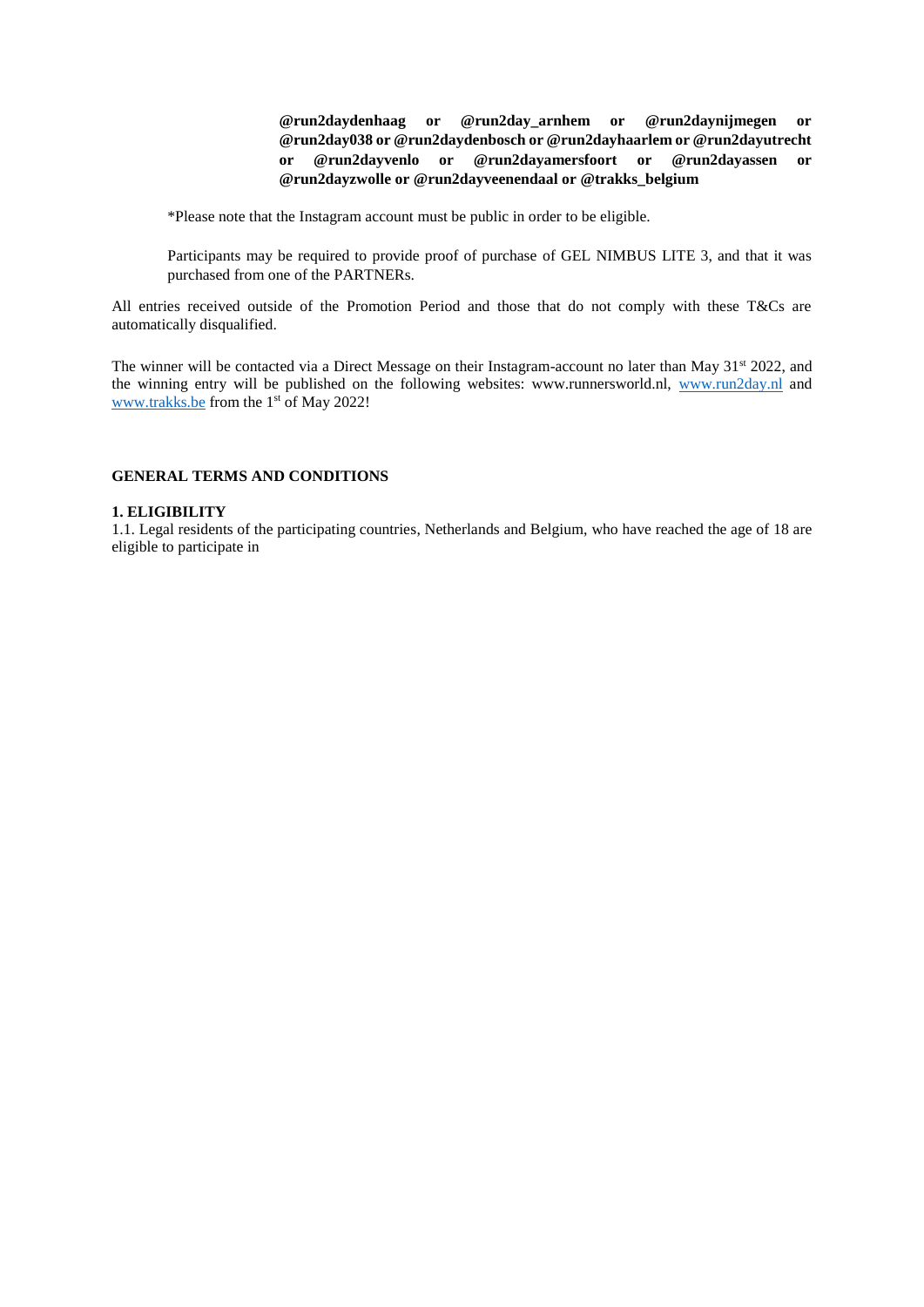the Promotion. The Promotion is for private purposes only. Directors, officers, management, employees, other staff and the immediate family and household members of those individuals of ASICS, ASICS offices in the participant countries, sales force, Onitsuka Tiger and ASICS Tiger retailers (including their staff), ASICS ambassadors and/or Frontrunners, agencies involved in the development of this Promotion, affiliated companies and other persons involved in the Promotion are not eligible to enter this Promotion.

1.2. In order to be eligible to participate in the Promotion and to receive the prize, the participant must fully comply with these general terms and conditions, and by accepting the prize the recipient agrees to be bound by these general terms and conditions and the decisions of ASICS, whose decisions shall be binding and final in all respects.

1.3. The same eligibility requirements apply to the chosen travel companion. Companions under the age of 18 must provide an authenticated letter of parental authorisation.

### **3. PRIZE DETAILS AND CONDITIONS**

3.1. The approximate retail value ("ARV") of the prize is EUR 7000. The prize is subject to any and all applicable terms and conditions of ASICS. Any depictions of prizes are for illustrative purposes only. No transfer, refund, substitution or replacement of the prize is permitted. The value of the prize may be subject to taxable income of the winner.

3.2. Entry to participate is free, only entry via public posts on Instagram are accepted.

3.3. Subject to change, the decision on the winner will take place not later than April 30 , 2022.

3.4. The winner will be selected on the basis of the usefulness of their review. The winner will be selected by impartial members of ASICS marketing team alongside a member of the specialist product team, from a list of all valid entries submitted during the Promotion Period.

3.5. The winner will be contacted no later than May 31st 2022, about the prize, via a Direct Message on their Instagram account. The winners will need to confirm the acceptance of the prize, in writing, via Instagram to the initial contact within 7 calendar days to confirm the acceptance of the prize.

3.6. In the event that ASICS cannot for any reason get in contact with a winner or a winner does not confirm its acceptance, in writing, to the initial communications within 7 days, ASICS reserves the right to select another winner by means of same winner selection process.

3.7. The winner and its companion must be able to provide proof of identity and of legal residence in the participating country upon acceptance of the prize.

3.8. The winner and his/her companion will be solely responsible for any taxes resulting from winning the prize.

3.9. The winner and the companion will require a passport valid for at least 6 months on date of travel; any necessary visas, health requirements or tests, travel insurance, or the like are the sole cost and responsibility of the winner and his/her companion.

3.10. ASICS is not responsible if the winner and/or the companion are refused entry or are ejected from the country of destination because they have not met or not complied with, or are suspected not to have complied with, any conditions of entry and stay in the country of destination.

3.11. For the avoidance of doubt the prize does not include: transportation costs other than those already described herein, food, beverages, souvenirs, gratuities, additional excursions and attraction and any other costs that are not explicitly set out in these terms and conditions.

3.12. In case the winner rejects the prize after the acceptance or changes the companion before the trip, he or she shall bear any administrative costs incurred by ASICS and the cancellation fees / change of name fees. For the avoidance of doubt, there are no cash or any other alternative after the rejection of the prize.

3.13. ASICS reserves the right to make changes to the prize at any time for any reason including but not limited to as a result of full bookings, unforeseen events, governmental restrictions, or the like. Nothwithstanding the foregoing, the value of the prize shall remain the same.

### **4. PERSONAL DATA**

4.1 Any processing of personal data provided by recipients in connection with participation in the ASICS Schrijf een review en win een reis naar het WK atletiek 2022 in Eugene will be used for administration of the Promotion and awarding of the prize only and is subject to ASICS' Privacy Policy. Any processing of personal data of the winner and his/her companion for realization of the prize shall be subject to ASICS' Privacy Policy and ASICS may contact the winner and his/her companion in order for it to facilitate the realization of the prize. Please read the Privacy Policy carefully to understand ASICS's views and practices regarding the processing of personal data. Furthermore, please note that any bookings associated with the prize may require the winner and their companion's personal data to be shared with other companies who may have their own privacy policies. By accepting the prize you therefore consent to the transfer and processing of your personal data strictly for this purpose.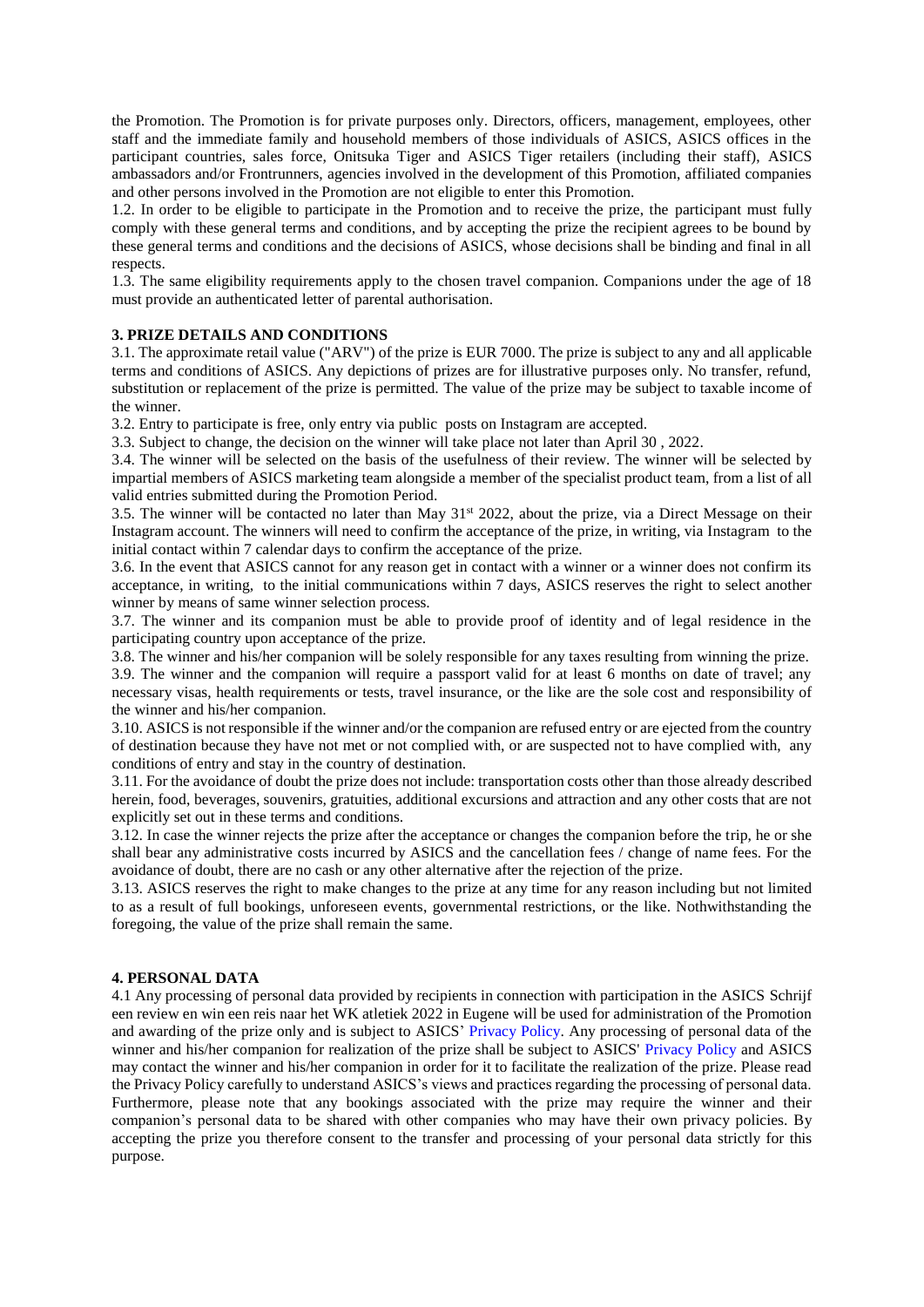4.2. Except where prohibited or restricted by law, the winner and their companion, by claiming and/or accepting the prize, consents and agrees to ASICS and its successors, assigns, transferees, licensees, and sub-licensees, without any of such owing any remuneration to winner, to use, publish, replicate, alter, adapt, modify, broadcast, translate, distributee, and syndicatee the recipient's full name, city and state of residence, photographs or other likenesses, videos, prize claim, pictures, portraits, voice, testimonials, biographical information (in whole or in part), and/or statements made by recipient regarding the Promotion or ASICS or taken during the trip in general, worldwide and in perpetuity for any and all purposes, including, but not limited to, advertising, trade, syndication and/or promotion on behalf of ASICS, in any and all forms of media, now known or hereafter devised, including, but not limited to, print, TV, radio, electronic, cable, digital, mobile, or World Wide Web, without further limitation, restriction, compensation, notice, review, or approval, which rights recipient acknowledges and agrees ASICS can transfer, assign, license, and/or sublicense to any third party.

# **5. LIABILITY WAIVER**

5.1 ASICS and its subsidiaries, affiliates, partners, representatives, agents, successors, assigns, employees, officers and directors shall not have any obligation or responsibility, including any responsibility to award the prize to a recipient, with regard to:

(a) prize claims that contain inaccurate information. or do not comply with, or violate the general terms and conditions;

(b) prize claims or notifications that are lost, late, incomplete, illegible, unintelligible, damaged or otherwise not received by the intended recipient, in whole or in part, due to computer, human or technical error of any kind;

(c) recipients who have committed fraud or deception in entering or participating in the Promotion or claiming the prize;

(d) telephone, electronic, hardware, software, network, Internet or computer malfunctions, failures or difficulties; (e) any inability of the recipient to accept the prize for any reason;

(f) if a prize cannot be awarded due to travel cancellation, delays or interruptions due to Acts of God, natural disasters, terrorism, pandemic, weather or any other similar event beyond ASICS's reasonable control; or